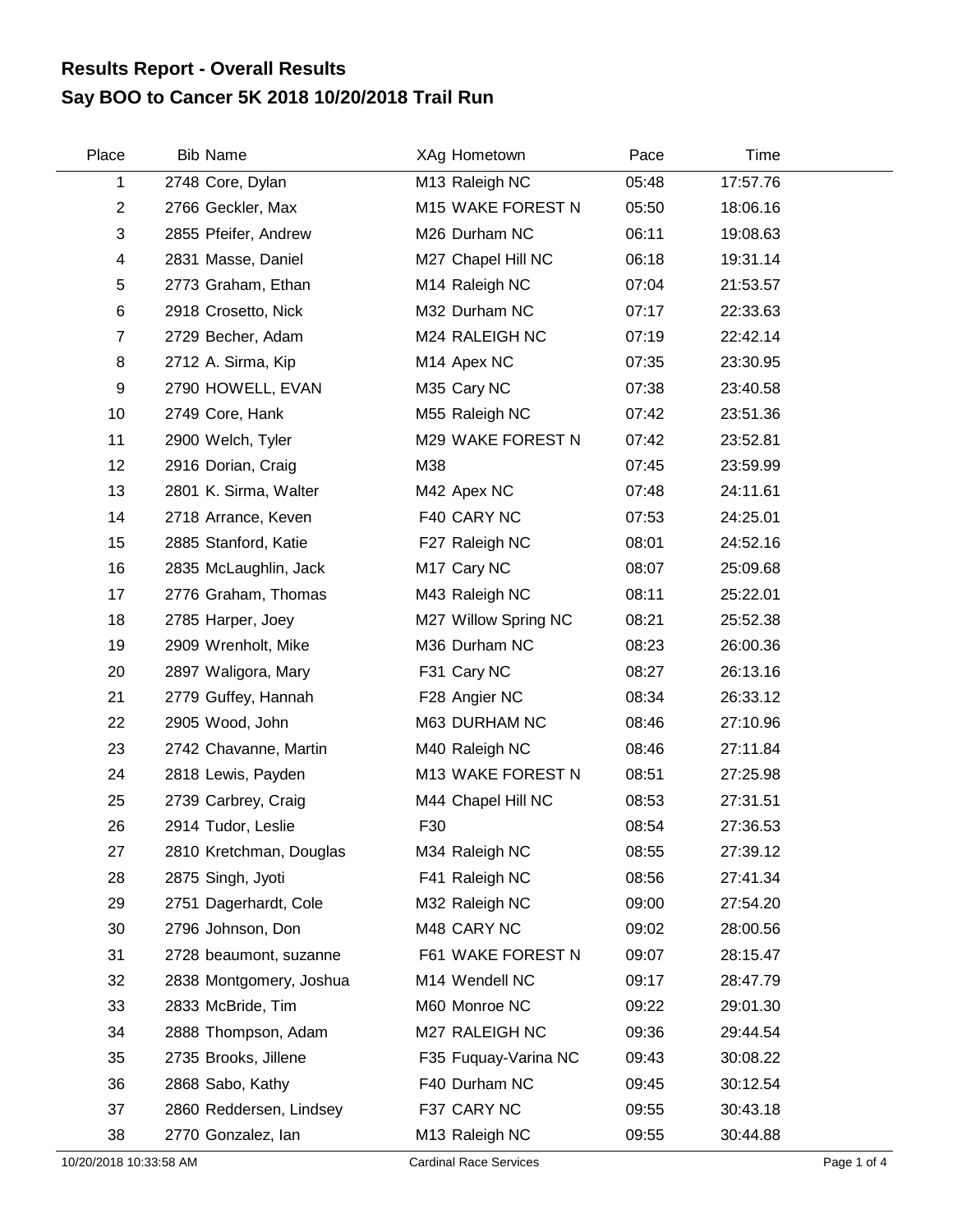| Place | <b>Bib Name</b>            | <b>XAg Hometown</b>  | Pace  | Time     |
|-------|----------------------------|----------------------|-------|----------|
| 39    | 2854 Peterson, Justin      | M29 Raleigh NC       | 10:10 | 31:30.87 |
| 40    | 2849 Odom, Cori            | F46 Holly Springs NC | 10:16 | 31:48.62 |
| 41    | 2866 richters, marie       | F29 Cary NC          | 10:17 | 31:51.47 |
| 42    | 2912 Richten, Craig        | M53 Clayton NC       | 10:17 | 31:51.73 |
| 43    | 2755 DURHAM, NICOLE        | F27 Cary NC          | 10:20 | 32:02.46 |
| 44    | 2834 McClelland, Carmen    | F25 Raleigh NC       | 10:23 | 32:11.87 |
| 45    | 2877 Smith, Linda          | F53 Clayton NC       | 10:24 | 32:14.26 |
| 46    | 2836 messmer, Marybeth     | F45 Morrisville NC   | 10:24 | 32:15.53 |
| 47    | 2763 fuchs, hendrik        | M30 Cary NC          | 10:25 | 32:17.89 |
| 48    | 2853 Peterson, Elizabeth   | F27 Raleigh NC       | 10:37 | 32:53.72 |
| 49    | 2802 Kalfas, Erin          | F38 Durham NC        | 10:37 | 32:55.17 |
| 50    | 2815 Lewis, Lee            | F29 Raleigh NC       | 10:41 | 33:06.27 |
| 51    | 2857 Pysqyli, Imelda       | F31 Willow Spring NC | 10:42 | 33:11.01 |
| 52    | 2864 Reno, Kelly           | F29 Raleigh NC       | 10:50 | 33:36.11 |
| 53    | 2856 Powell, Caitlin       | F33 CARY NC          | 10:55 | 33:49.91 |
| 54    | 2859 Ray, Marcy            | F37 Holly Springs NC | 11:05 | 34:21.06 |
| 55    | 2844 Neville, Penny        | F51 Rocky Mount NC   | 11:14 | 34:50.33 |
| 56    | 2845 Neville, Randy        | M59 Rocky Mount NC   | 11:15 | 34:53.76 |
| 57    | 2777 Griffin, Brandon      | M28 RALEIGH NC       | 11:23 | 35:17.63 |
| 58    | 2820 Long, Amanda          | F29 Durham NC        | 11:23 | 35:18.45 |
| 59    | 2811 Kretchman, Lindsey    | F32 Raleigh NC       | 11:26 | 35:25.79 |
| 60    | 2736 Buff, Delany          | F10 Chapel Hill NC   | 11:27 | 35:29.68 |
| 61    | 2837 Monast, Luciana       | F10 Durham NC        | 11:27 | 35:29.96 |
| 62    | 2753 DiBiase, Lauren       | F41 Durham NC        | 11:28 | 35:33.66 |
| 63    | 2775 Graham, Sawyer        | M11 Raleigh NC       | 11:29 | 35:34.70 |
| 64    | 2824 LUPIENSKI, christine  | F42 Apex NC          | 11:31 | 35:42.92 |
| 65    | 2871 Sheppard, Whitney     | F28 Greensboro NC    | 11:33 | 35:48.03 |
| 66    | 2829 Marino, Dominick      | M65 CARY NC          | 11:38 | 36:02.29 |
| 67    | 2759 Fox, Abigail          | F27 Roxboro NC       | 11:39 | 36:07.80 |
| 68    | 2725 Barnes, Connie        | F57 Morrisville NC   | 11:45 | 36:25.80 |
| 69    | 2894 VIJAYARAGHAVAN, Lucky | M30 Morrisville NC   | 11:46 | 36:27.67 |
| 70    | 2726 Barnes, Hank          | M55 Morrisville NC   | 11:46 | 36:27.71 |
| 71    | 2769 gidney, alan          | M40 Cary NC          | 11:48 | 36:33.51 |
| 72    | 2799 Jordan, Katie         | F30 Raleigh NC       | 11:49 | 36:36.97 |
| 73    | 2797 Jordan, Brandon       | M33 Raleigh NC       | 11:49 | 36:37.18 |
| 74    | 2800 Jordan, Scott         | M54 Raleigh NC       | 11:51 | 36:45.34 |
| 75    | 2851 OFÇÖHare, Linda       | F54 Holly Springs NC | 11:53 | 36:50.56 |
| 76    | 2865 Rhino, Alyson         | F39 Youngsville NC   | 12:01 | 37:14.01 |
| 77    | 2798 Jordan, Joanne        | F63 Chapel Hill NC   | 12:02 | 37:17.15 |
| 78    | 2842 Morlock, Meredith     | F49 Cary NC          | 12:05 | 37:28.72 |
| 79    | 2825 M. Sirma, Beatrice    | F36 Apex NC          | 12:09 | 37:38.36 |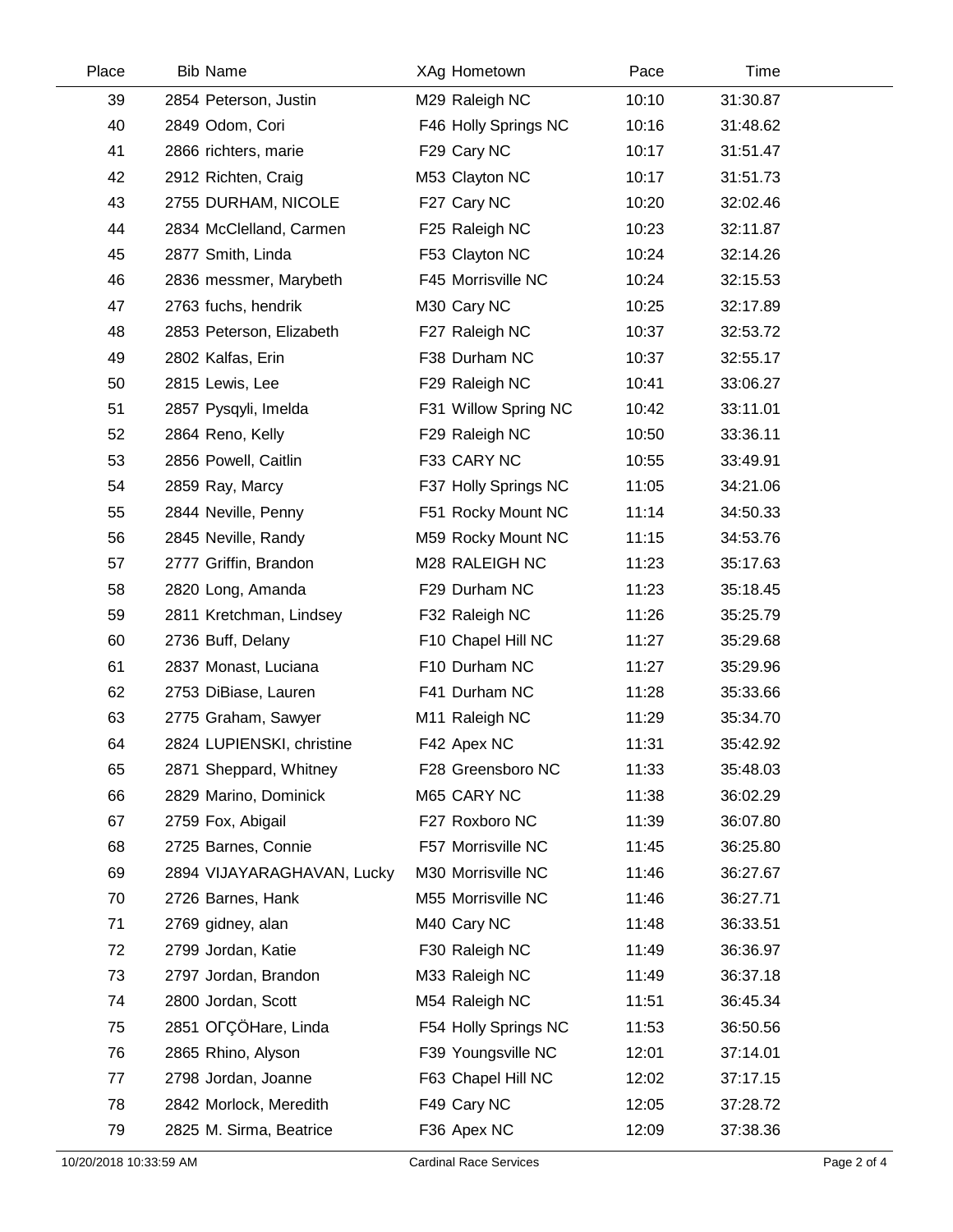| Place | <b>Bib Name</b>           | XAg Hometown            | Pace  | Time     |  |
|-------|---------------------------|-------------------------|-------|----------|--|
| 80    | 2792 Hudda, Elizabeth     | F34 Clayton NC          | 12:10 | 37:43.23 |  |
| 81    | 2724 Baker, Lisa          | F42 Selma NC            | 12:13 | 37:52.02 |  |
| 82    | 2890 Thompson, Bill       | M54 Cary NC             | 12:13 | 37:53.00 |  |
| 83    | 2863 Reinhardt, Owen      | M10 Raleigh NC          | 12:14 | 37:55.89 |  |
| 84    | 2816 Lewis, Madi          | F27 CARY NC             | 12:21 | 38:15.90 |  |
| 85    | 2817 Lewis, Madison       | M <sub>26</sub> CARY NC | 12:21 | 38:16.47 |  |
| 86    | 2723 Austin, Nancy        | F29 Raleigh NC          | 12:31 | 38:47.45 |  |
| 87    | 2808 Kimber, Tyson        | M39 Mebane NC           | 12:43 | 39:24.62 |  |
| 88    | 2892 Tindall, Katharina   | F48 Cary NC             | 12:52 | 39:52.39 |  |
| 89    | 2720 Auchter, Joey        | M11 Hillsborough NC     | 12:53 | 39:56.97 |  |
| 90    | 2774 Graham, Oliver       | M9 Raleigh NC           | 12:57 | 40:07.56 |  |
| 91    | 2803 Keller, Maiah        | F12 Cary NC             | 12:57 | 40:08.91 |  |
| 92    | 2719 Auchter, Eli         | M9 Hillsborough NC      | 12:57 | 40:09.08 |  |
| 93    | 2915 Bowman, Kathie       | F67 Raleigh NC          | 12:59 | 40:15.83 |  |
| 94    | 2862 Reinhardt, Nicole    | F46 Raleigh NC          | 13:02 | 40:24.22 |  |
| 95    | 2814 Lee, Megan           | F24 Holly Springs NC    | 13:04 | 40:30.08 |  |
| 96    | 2858 Quinteros, Erica     | F31 Wendell NC          | 13:10 | 40:50.26 |  |
| 97    | 2889 Thompson, Andrea     | F25 Chapel Hill NC      | 13:14 | 41:02.18 |  |
| 98    | 2812 Lasater, Cameron     | F28 Chapel Hill NC      | 13:14 | 41:02.35 |  |
| 99    | 2850 Offhaus, Kristalynn  | F44 Chapel Hill NC      | 13:14 | 41:02.90 |  |
| 100   | 2809 Kotlas, Meri         | F59 RALEIGH NC          | 13:18 | 41:12.49 |  |
| 101   | 2765 Garrett, Phil        | M44 Oxford NC           | 13:19 | 41:16.74 |  |
| 102   | 2827 Magee, Don           | M48 Cary NC             | 13:23 | 41:28.10 |  |
| 103   | 2826 Magee, Amy           | F46 Cary NC             | 13:23 | 41:29.27 |  |
| 104   | 2813 Lee, Keith           | M55 RALEIGH NC          | 13:35 | 42:07.03 |  |
| 105   | 2722 Auchter, Thomas      | M41 Hillsborough NC     | 13:41 | 42:25.20 |  |
| 106   | 2805 Kenworthy, Sandra    | F37 Knightdale NC       | 13:46 | 42:41.86 |  |
| 107   | 2778 Griffin, Simone      | F27 RALEIGH NC          | 13:56 | 43:11.72 |  |
| 108   | 2789 Houghton, Melissa    | F47 Smithfield NC       | 14:03 | 43:33.48 |  |
| 109   | 2762 Frickman, Dustin     | M33 Smithfield NC       | 14:11 | 43:58.73 |  |
| 110   | 2886 Stevens, Carole      | F61 Broadway NC         | 14:15 | 44:11.43 |  |
| 111   | 2772 Goshorn, Cindi       | F41 Clayton NC          | 14:19 | 44:22.18 |  |
| 112   | 2828 Maher, Meghan        | F32 Clayton NC          | 14:23 | 44:33.93 |  |
| 113   | 2880 Spencer, Daniel      | M30 Carrboro NC         | 14:24 | 44:37.98 |  |
| 114   | 2881 Spencer, Jennifer    | F30 Carrboro NC         | 14:24 | 44:39.32 |  |
| 115   | 2852 Perez, Wilkins       | M29 Smithfield NC       | 14:33 | 45:05.47 |  |
| 116   | 2891 Thompson, Julie Anne | F52 Cary NC             | 14:50 | 45:58.38 |  |
| 117   | 2830 Martinson, Christina | F39 Durham NC           | 14:59 | 46:26.26 |  |
| 118   | 2806 Kesterson, Brooke    | F39 Apex NC             | 14:59 | 46:26.75 |  |
| 119   | 2878 Smith, Skylar        | F24 Franklinton NC      | 15:14 | 47:12.77 |  |
| 120   | 2714 Aiken, Robbie        | F65 Timberlake NC       | 15:24 | 47:45.01 |  |